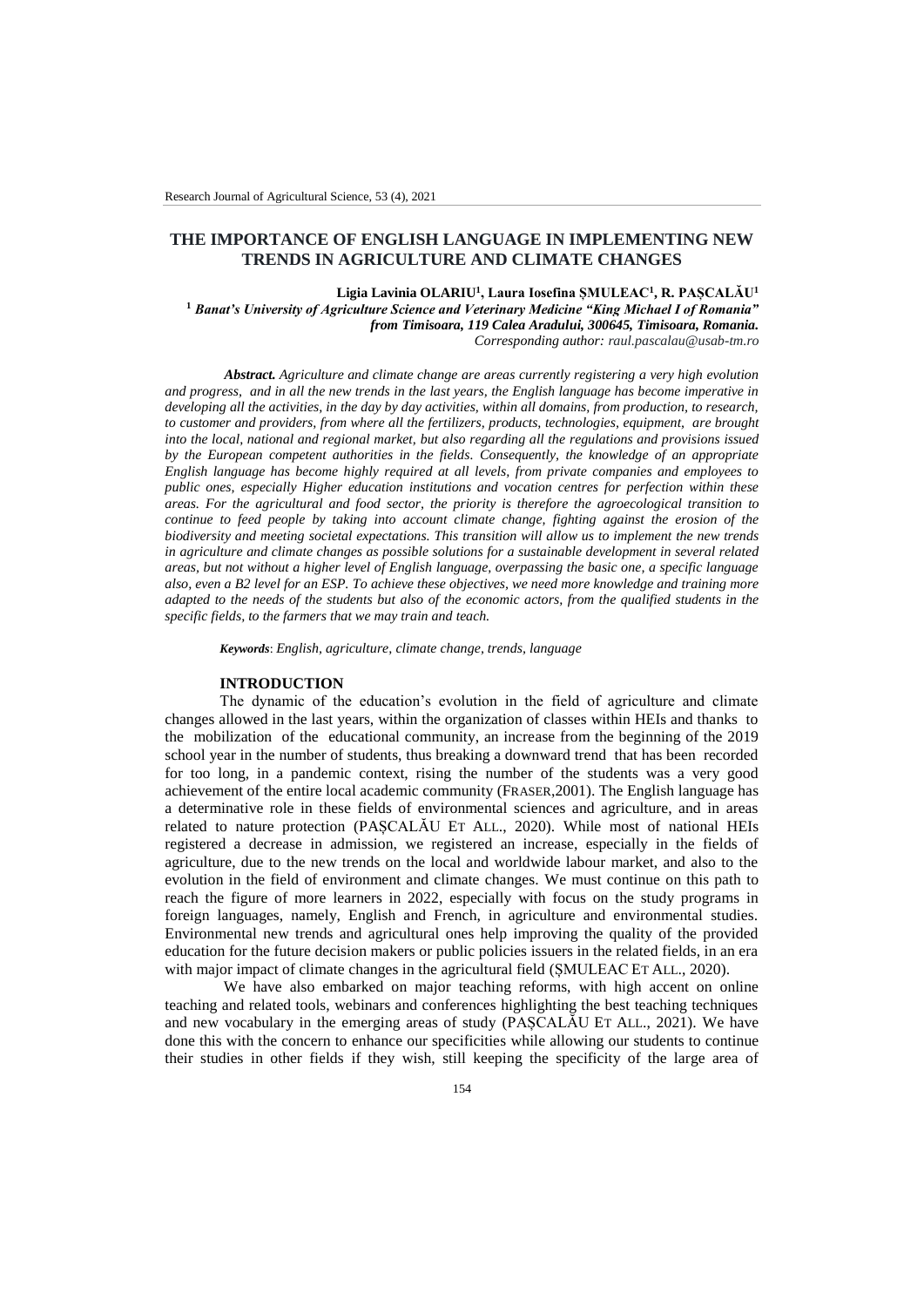agricultural main trends (ȘMULEAC ET ALL., 2013). These reforms testify to the ability of our training and education system to adapt in order to maintain its excellent results in terms of success in examinations but namely targeting the insertion on the local and regional labour market. A very good knowledge of English notions, vocabulary for ESP, namely agriculture and environment enable new horizons and adopting the best practices while learning and studying new regulations or provisions of the European authorities, or research results with newest data or impact on the agriculture production, or climatic changes measures, for a better environmental protection and harmonization of land cultures, aligning them all at the new trends and visions (PAȘCALĂU ET ALL., 2021).

## **MATERIAL AND METHODS**

Most of the material and methods that we used when conceiving this scientific paper were overtaken from own activity and research, comparison methods and exemplification ones, all based on experiencing them while teaching at several and different study programs within the Faculty of Agriculture, normal or low frequency ones.

In agricultural education, technical subjects represent an important part of the teaching provided. As far as part of the Public agricultural HEIs, the biggest concern related to the sustainable education in the most important fields, namely, biology-ecology, agronomic sciences and environmental ones, is to have the appropriate follow up, both in terms of practice and reliable traineeships, not only classes based on theory. For example, to alternate theory classes with practice ones, especially when speaking about inserting the foreign language competences and learned vocabulary or assimilated data basis related to the fields of expertise, into a topic from the main area of study, i.e. agriculture, environmental or climate changes area, one should be aware of the positive impact that it could have on the student, potential future manager or employee/employer, supplier or provider of agricultural products, interacting with foreign investors or clients, or part of the international labour market, in one-way or another, mastering appropriate technical vocabulary and formulas, using specific notions and matching the acquired knowledge with a suitable English language (PAȘCALĂU ET ALL., 2020).

This principle of alternation, which might be considered one of the pedagogical foundations, allows students to be in permanent contact with the professional sectors. In our establishment, committed to a sustainable development approach, each class is invested into a project of social utility and works in partnership with an association or profile public or private company of the region. This makes it possible to concretize learning and to make the link between the study programs of the university and the social and professional realities, and the implementation of the new trends in the above-mentioned fields will be much easier adopted (HILLMAN, 2007).

Together with the professionals of the sector, we realized that, even if the students had a very good technical level, their language level could unfortunately be a brake on hiring in European or international companies or institutions, or in better understanding the new trends in the fields, becoming one of the essential links between the provider of the education services and later on, the beneficiary of its human resources.

### **RESULTS AND DISCUSSIONS**

To reinforce these results, we will continue to mobilize in 2022 to make the training even more attractive for young students from the first years of study but meanwhile very useful for their future insertion and integration into a very competitive society (PIKE & SELBY, 1988).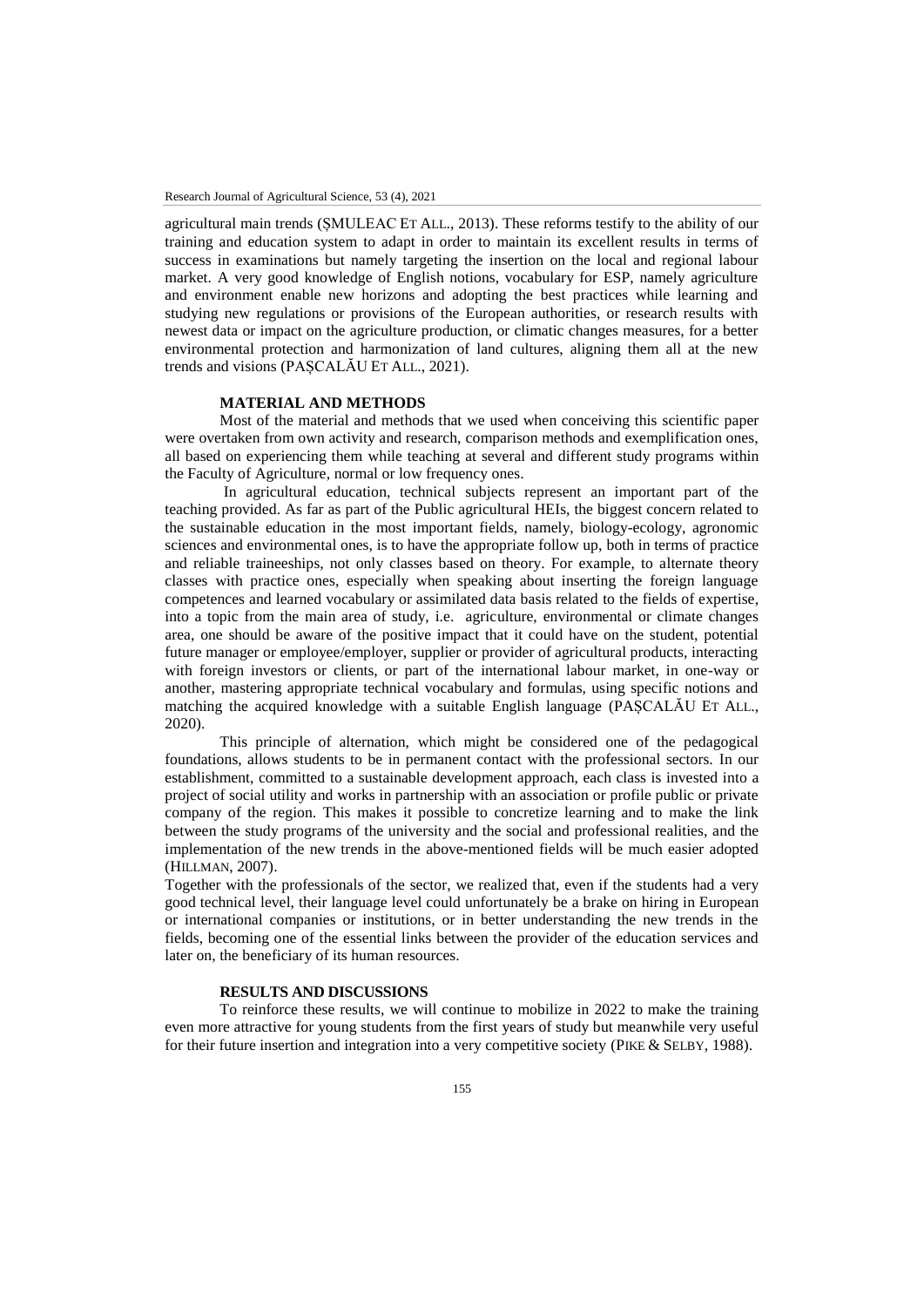For this purpose, engagement with all the actors is required, because, providing a very useful and updated and current data basis with English vocabulary and phrases used by companies or by European institutions, will enable us to provide the perfect professional training offer in order to integrate the new skills that will be necessary for professionals given technological evolution and societal expectations (CALLICOTT JB. 2001).

Once finalized the process of integrating the English language for specific purposes into the teaching courses but especially in the training ones, and adapting the training tools, in particular with specific vocabulary for partner farms, companies within the environmental and climatic changes areas. This plan is one priority, because agricultural education must be pioneering and exemplary in this agroecological transition (DESCOLA P., 2013).

Finally, we carry on all the actions in favour of the continuation of studies in superior cycles to the bachelor ones for the students who wish to do so, in accordance with all major objectives proposed to achieve the goal (LOPEZ, 1998, P. 132).

All these reforms have two aims which are, on the one hand, to meet the needs of companies and, on the other hand, to develop recognised and efficient diplomas in the context of the agroecological transition. Agricultural education is also part of the reform of the vocational path and enables the possibility to provide qualified graduates, professionals with a very high degree of knowledge in the field, internationally qualified, not only at a local level (ROMM, J.J., 2007). The purpose is to ensure access, maintenance or return to employment as well as to secure or diversify career paths.

In training, we always start with an assessment including English language, starting in the first periods with a basic level, for reaching in the end at a proficiency English level, from what has been done in the company, until the potential expectations in the market, creating this way a link between teaching and the professional activity and led to put into practice what has been learned during the teaching classes. Being able to apply the theory so quickly is really very formative. In this way it will be a greater individualization of courses, training to be built in response to the skills needs of professionals, it will be necessary to be able to manage entries and exits learning throughout the year and taking advantage of the opportunities offered.

Today, learning is increasingly a real choice of the students. They know that it is a real added value both in their educational and professional career.

In addition to the education provided to the students, with focus on their internationalization professional competences and skills, and this also due to the use of specific English language, one of the missions of agricultural higher education institutions is to participate fully in the animation and development of territories in their social, economic, and environmental components. It is for institutions to act with and for their territory in connection with the actors of the agricultural world, local authorities, research organizations and specific profile companies.

Consequently it is highly important to master the appropriate English language and targeted vocabulary in order to implement the new trends in agriculture and environment with an accent on the climatic changes, the evolution of agricultural and livestock practices with schemes in favour of agroecological transition, animal welfare, reduction of synthetic and fossil inputs, food, with reflections on local and sustainable food systems, food education actions, evolution of processing and marketing methods, biodiversity, with landscape ecology projects, domestic biodiversity, energy, with implementation of energy diagnostic actions, carbon footprints, energy savings and energy production, development between territorial anchoring and international openness agricultural establishments, an asset for sustainable territories, regarding climate change, waste, water, educational practices and citizenship education and international cooperation.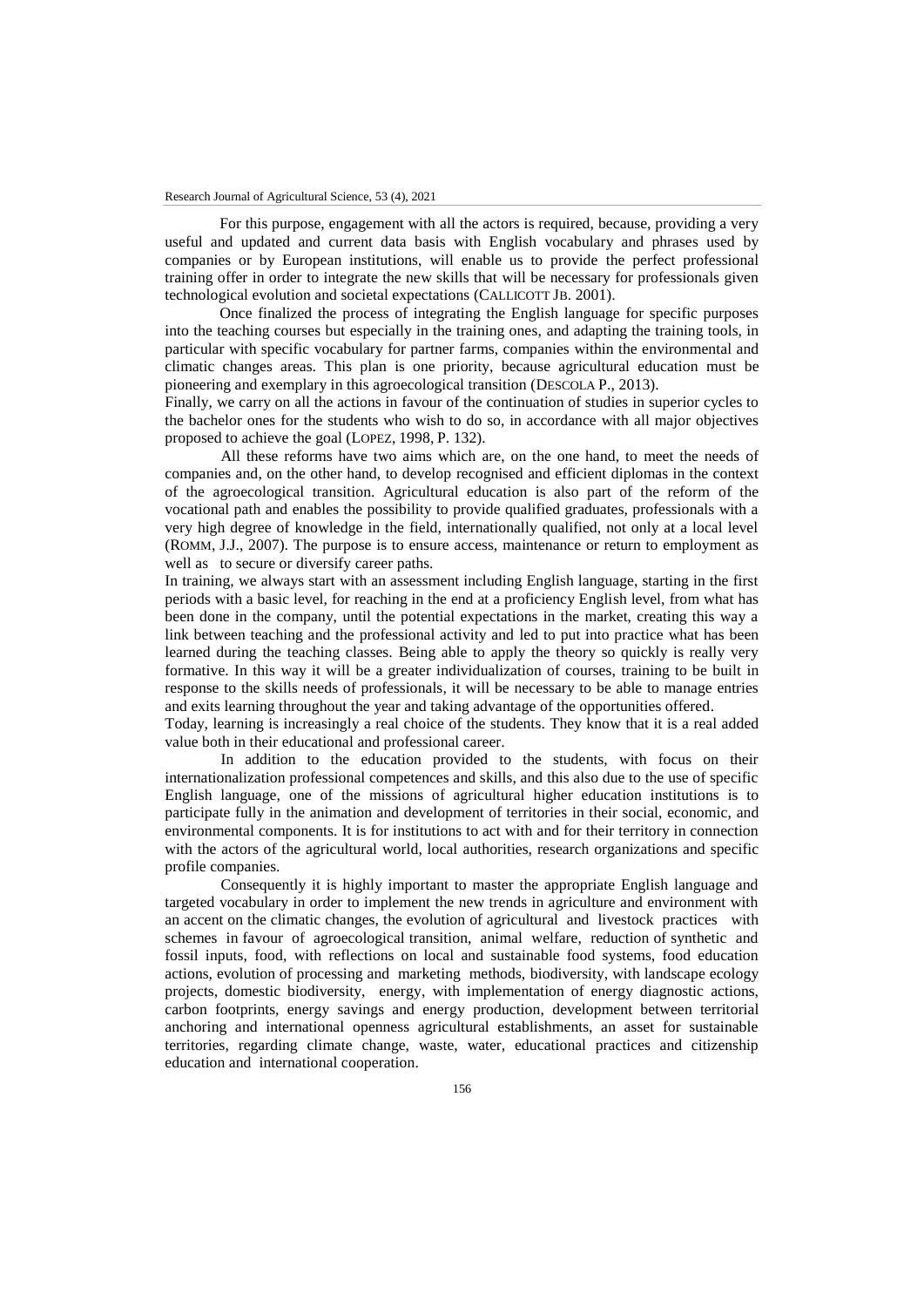Within the public agricultural education and vocational training establishments, agricultural holdings and technological workshops play a very special role, giving the opportunity to practice, at all levels and all study cycles, the most appropriate form of the language (SELBY, 2007). These pedagogical units perform three inseparable and complementary functions in the methodology of foreign language acquisition: a function of training the students, apprentices and trainees; a function of production and marketing and a function of demonstration, agricultural experimentation and more broadly of development of territories, an environmental function. Farms and technology workshops in English and with English speakers are privileged places for the acquisition of professional skills, teamwork and personal development.

 Mini-internships, practical work, follow-up of experiments and implementation of projects are all activities that allow the construction of knowledge and know-how. More than 3 million hours of training are delivered each year in connection with agricultural farms, climatic changes and technological workshops, all in English language (LOTZ– SISITKA, 2010). Why? Because all the data related to the new trends in all these fields mentioned above are provided or issued by EU authorities, or worldwide organisations within the main stated fields.

Students are thus encouraged to go abroad at least once during a cycle of study, and it may be possible with the grants offered by the Erasmus+ program, either for training or for studies, in order to bring an international dimension to their training and develop new perspectives and horizon. Being confronted with another culture it is also an enrichment from a human, cultural and linguistic point of view. In addition, these mobilities allow the acquisition or strengthening of professional skills for better employability.

## **CONCLUSIONS**

In conclusion, I would like to insist on the importance of the performance linked by the English language in such important fields from the large area called agriculture and climate changes, two areas relying each on another, but also the importance of the quality of the training, which leads to a profession in the end, or might do it, leading however to the creation of a professional profile, mastering a technical vocabulary into the specific field of activity.

Agricultural education trains future professionals who are open to Europe and the world, and aware of international issues, mastering a very important tool, the English language. Agricultural education is involved in agricultural and agri-food development, experimentation and innovation activities.

In partnership with national research organizations, technical institutes and universities, higher education, agronomic, veterinary and landscape institutions conduct research with the aim of identifying the major current challenges such as the sustainable management of resources, adaptation to climate change, the search for dual economic and environmental performance, the fight against new infectious diseases and the control food safety and quality. In addition, this work makes it possible to develop the teachings as close as possible to the professional reality

In order to support and enhance the agriculture and food of tomorrow, in an healthier and protected climate, our agricultural higher education system must adapt and put an accent on the English language for specific purposes and implement it as compulsory not only in the first and last years of studies, but during all study years from a cycle, including master degree programs.